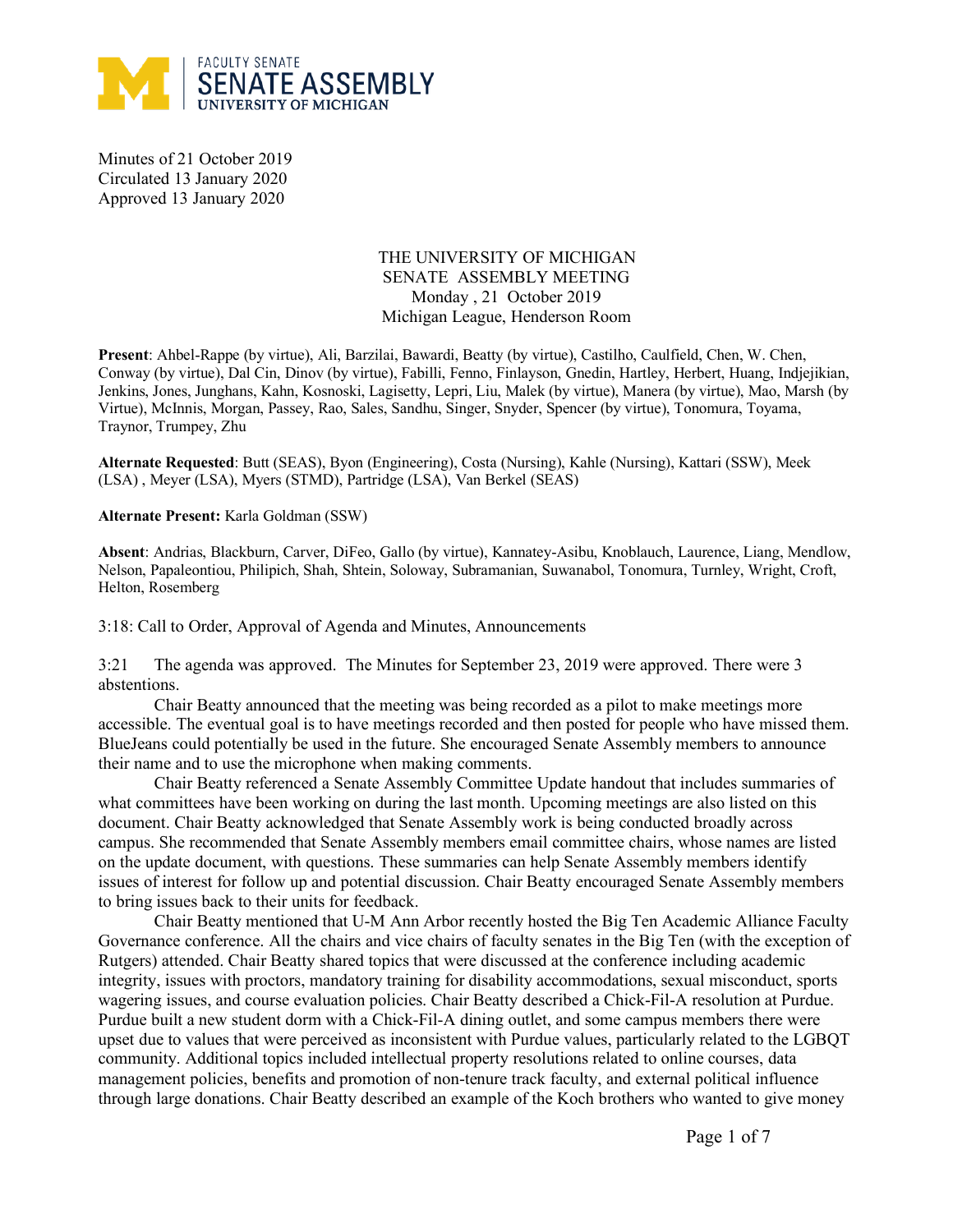

to Nebraska for a center on campus, which lead to questions about potential external political influence that could be associated with such a donation. Chair Beatty also mentioned an issue that came up about disability accommodations and the failure of disability services to consider teacher input to ensure that the accommodations do not giving disproportionate advantage to some students over others.

Chair Beatty recognized the diversity of faculty senate structures in the Big Ten with some including students, alumni, and staff, and the diversity of governance structures with some members of boards of trustees or boards of regents who are elected or appointed, including student or alumni donors. Different faculty senates also have differing levels of influence with some routinely involved in high level decisionmaking. Issues of participation and achieving quorum are a shared problem. Chair Beatty gave an example of participation problems at Rutgers last year where a proportionally higher number of students participating can result in potentially unbalanced representation due to the lack of faculty representation. An additional example Chair Beatty described was a recent Research Policies Committee meeting she attended in which Dearborn and Flint faculty were represented, as well as post-docs and graduate students, but with limited Ann Arbor faculty attendance to participate in discussions about research policies that influence the entire UM system.

Professor John Traynor, Senate Assembly Representative, wondered if there is anything Senate Assembly should be doing to facilitate participation. Chair Beatty noted that Senate Assembly often responds to topics reactively, and she questioned whether Senate Assembly should be more proactive in addressing issues. Chair Beatty acknowledged that faculty governance is all volunteers, and she asked how to get in front of timely issues. Chair Beatty stated that the Faculty Senate Office is leaning on the new Faculty Senate Director, Dr. Banasik, for support in building and maintaining communications across campus.

Vice Chair Conway noted that there was great communication among institutions at the BTAA conference, and now we are starting to communicate with each other about next year's conference to be held at Nebraska. Communication and sharing is helpful. The theme of the conference was that if a key topic or concern hasn't happened on your campus yet, it will likely happen in the future.

3:34 Senate Assembly Representative Professor Toyama gave a 5.09 committee update and a unit report about the School of Information.

Professor Toyama is chair of the Academic Affairs Advisory Committee which advises the Provost. Professor Toyama described the Regents 5.09 Bylaw, which concerns the removal of a faculty member with tenure. He described the issue as important to everyone. He identified Interim Secretary Potter as a member of the committee along with 9 or 10 faculty members, some who were nominated by SACUA and others by the Provost. He indicated that as he understands it, that the main reason the Regents have wanted to consider a revision of the Bylaw is that there have been cases where tenured faculty have committed acts seen by the public as egregious crimes, where guilt seems certain, but these Bylaws currently require the university to continue to provide full compensation and benefits for the accused during the hearing and, according to Bylaw 5.10, for an additional year. Professor Toyama explained that the original intent of the Bylaw was to ensure protection from political pressures. He explained that the committee is trying to meet two boundary conditions. If the faculty member turns out to be guilty of an egregious crime, they want to provide as little compensation as possible from the moment that determination is made. If someone is innocent, or if there are political foundations of the complaint against the faculty member instead of objective performance issues, they want to maximize protection. The committee is still working through this. In mid-November, preliminary recommendations will be provided to the Provost and Regents. Final recommendations are due in February. Professor Toyama solicited feedback from Senate Assembly. He plans to put together a brief summary of what has been discussed to his School, and he will send to the Senate Assembly Representatives as well.

Interim Secretary Potter confirmed that Professor Toyama did a good job of summarizing the issues. He noted that the committee is working very well together, and that people's views are important to consider.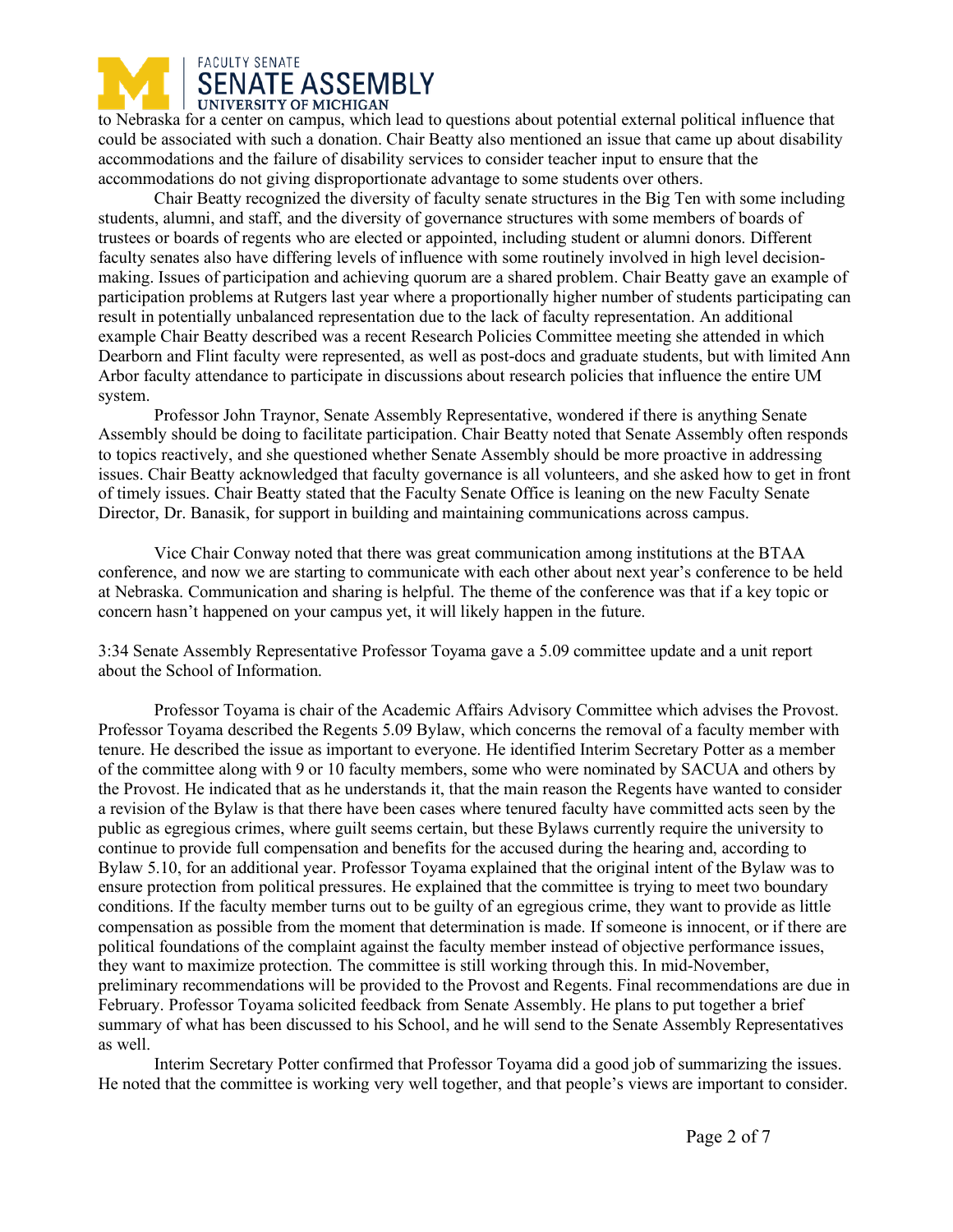

There has also been an opportunity to look at procedures in other schools as well to align with best practices at other universities.

SACUA member Malek asked about the definition of egregious, and whether any crime is an egregious crime. He asked whether a crime may be a misdemeanor or some other offense.

Professor Toyama responded that the committee's charge is to define what egregious might be, and they are talking about having a faculty committee that holds a hearing so as to decide on a case-by-case basis. The question of egregious is related to whether pay should be suspended while the full tenure-removal process is happening.

Professor Toyama noted that the committee recognizes that actions meriting removal of tenure are different from, if often correlated with, illegal actions. The question of egregiousness for the university may differ from actions classified as felonies. Some things may not be crimes, but may not be acceptable to the university, and other things may be crimes but are not of consequence to the university.

SACUA member Marsh made a point to provide background for those in attendance. He stated that there is a general feeling that this would not be coming up if the process that has been used in the current cases this year had moved faster. He continued that the main thing that seems to be bothering the Regents is that the process seems to take a very long time. Professor Marsh continued that he believes that the current process is rigorous. He encouraged the committee to preserve due process while hastening the process.

SACUA member Manera encouraged the process to ensure that salary not be cut for faculty who are not guilty, and that a process be followed first. Professor Toyama stated that there has been discussion about putting withheld salary funds in escrow, or otherwise ensuring that suspended pay is provided in determinations of innocence.

Representative Samer Ali stated that the 5.09 procedure and the felony policy are predicated on the presumption that our criminal justice system works okay. He disagreed with this assumption and stated that there are several exoneration projects at the law school, and other projects. He stated that arrests and convictions are racialized.

Professor Toyama responded that the current process is separate from the legal process.

Overall, there is a concern by the Regents that the legislature could step in when a faculty member who appears to be guilty of an egregious crime in the court of public opinion appears to be making hundreds of thousands of dollars per year without teaching or conducting other work.

3:44 Senate Assembly Representative Professor Toyama Unit Report – School of Information

The School of Information was formerly a library science school that was reconstituted by the Regents in 1996. Their work is at the intersection of information, technology, and people. The School is very interdisciplinary. This is a small unit with no departments. There are about 60 faculty members, of which about 50 are tenure track. The School offers 5 degrees and the PhD program has about 90 students. The School has two master's programs that typically have 500-600 students in total. There are about 250 students in undergraduate programs. The School is proud of a new fully online master's of applied data science degree that was recently launched. A challenge has been rapid growth. The student population has more than doubled. A department structure may be needed in the future. To connect Senate Assembly, Professor Toyama sends emails about issues that are coming up in Senate Assembly to all faculty in the School. Because the School is small this doesn't pose problems.

Chair Beatty inquired about the School of Information seat that was delegated to the library. Professor Toyama was not familiar with these details. Chair Beatty stated that this may be an issue to discuss in the future to determine whether the library should have its own Senate Assembly seats. Professor Toyama indicated that he is working to get faculty more involved. He is in his final year as a Senate Assembly member.

3:48 Senate Assembly Representative Meredith Kahn Unit Report – Librarian for Gender and Sexuality Studies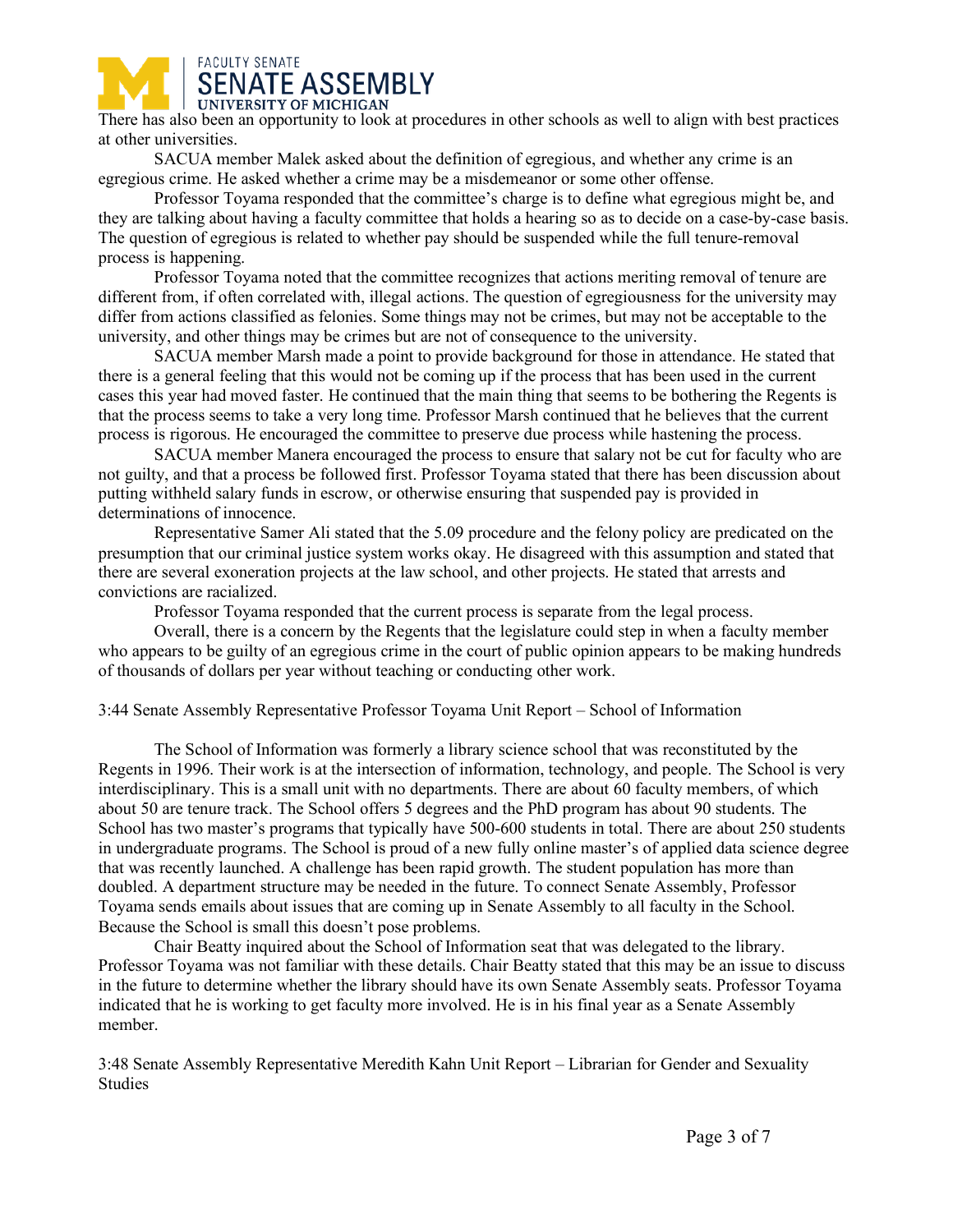

Representative Kahn identified her pronouns as she/her/hers. She is part of a team of librarians and functional specialists who are based in the graduate library and is part of a library system that reports to James Hilton, Dean of Libraries and Vice Provost for Academic Innovation. The library as a unit includes a number of units across all three campuses with a variety of reporting structures. There are multiple libraries around campus that have different reporting lines. The Flint and Dearborn libraries report through chancellors. Librarians, archivists, and curators work at the libraries. Of 250 FTEs, 90% are on the Ann Arbor campus. 80% of this number are librarians, 10% are archivists, and 10% are curators. The library's system of promotion requires a demonstration of excellence, research activities, and service. Employees are evaluated by peers, but there is no tenure. Representative Kahn explained that while librarians do not have their own students, everyone's student are their students. They show students how to do research, and they are one of the largest student employers on campus. Representative Kahn explained that the libraries are proud of the Shapiro Undergraduate Library, Albert Kahn Associates Archives, and of the fact that they have received generous support to build collections. They have a budget of nearly \$25 million annually for collections. Although they are acquiring more and more electronic materials, a challenge is to continue to find space to store physical items. The libraries are adding 70,000 print items to collections each year. Representative Kahn explained that it is not cheaper or easier to be responsible stewards of existing and new collections as digital format has increased. The University Library, Provost's Office, and Architecture Engineering and Construction services worked to develop a building study for a print repository that could house at least 6 million volumes. The study is currently under review. It has not been approved and funds have not been secured for it. It is still currently an idea. Representative Kahn stated that what would help connect Senate Assembly to librarians is for librarians to have proportional representation. There are more than 200 librarians on campus, and librarians do not hold their own seat. Instead, they hold a seat from the School of Information.

Representative Caitlin Finlayson from Dearborn asked whether there are plans to create more seamless use of materials between the three campuses.

Representative Kahn answered that yes, much of the new electronic resources are negotiated for access across all three campuses, but she acknowledged an issue with catalogs that is currently being addressed. Representative Finlayson followed up with a statement that the library is small at Dearborn with a decreasing budget. Availability of journals has been inconsistent year to year due to licensing issues. She inquired about the possibility of licensing materials as a group to include all three campuses. Representative Kahn confirmed that licensing for Flint and Dearborn is usually one of the first things requested when entering licensing agreements.

Representative Melvin McInnis asked how resources that have accumulated in faculty offices can be recycled. Representative Kahn explained that the library has a gifts in kind policy. However, most items in people's offices are not useful. Better World Books can connect books with readers. The library does not facilitate recycling of materials in faculty offices.

A Representative inquired about Buhr Remote Shelving Facility. Representative Kahn gave background information about Buhr. Buhr is the oldest storage facility, which is by the athletics campus. Six facilities are rented to store materials. Decisions are made based on use, access, and condition of materials.

### 4:04 Senate Assembly Representative Caitlin Finlayson Unit Report – Dearborn

Representative Finlayson is an associate professor of English at Dearborn. There are 9,468 students at Dearborn broken out across four colleges including Arts, Sciences, and Letters; Engineering and Computer Science; Business; and Education, Health, & Human Services. Dearborn is primarily an undergraduate institution. Graduation figures include 774 masters, 1,400 bachelors, and 10 doctorates. Graduate programs are mainly in education, engineering, and computer science. Dearborn serves Michigan mostly with 94% of students at Dearborn being from Michigan compared to 52% of undergraduates in Ann Arbor coming from out of state. 91% of students stay in Michigan after they graduate. 72% of undergraduates are non-traditional students. 38% are first generation and 27% are students of color. There are also many working students. A typical English classroom for her includes a quarter of first generation students, about 1/3 of students are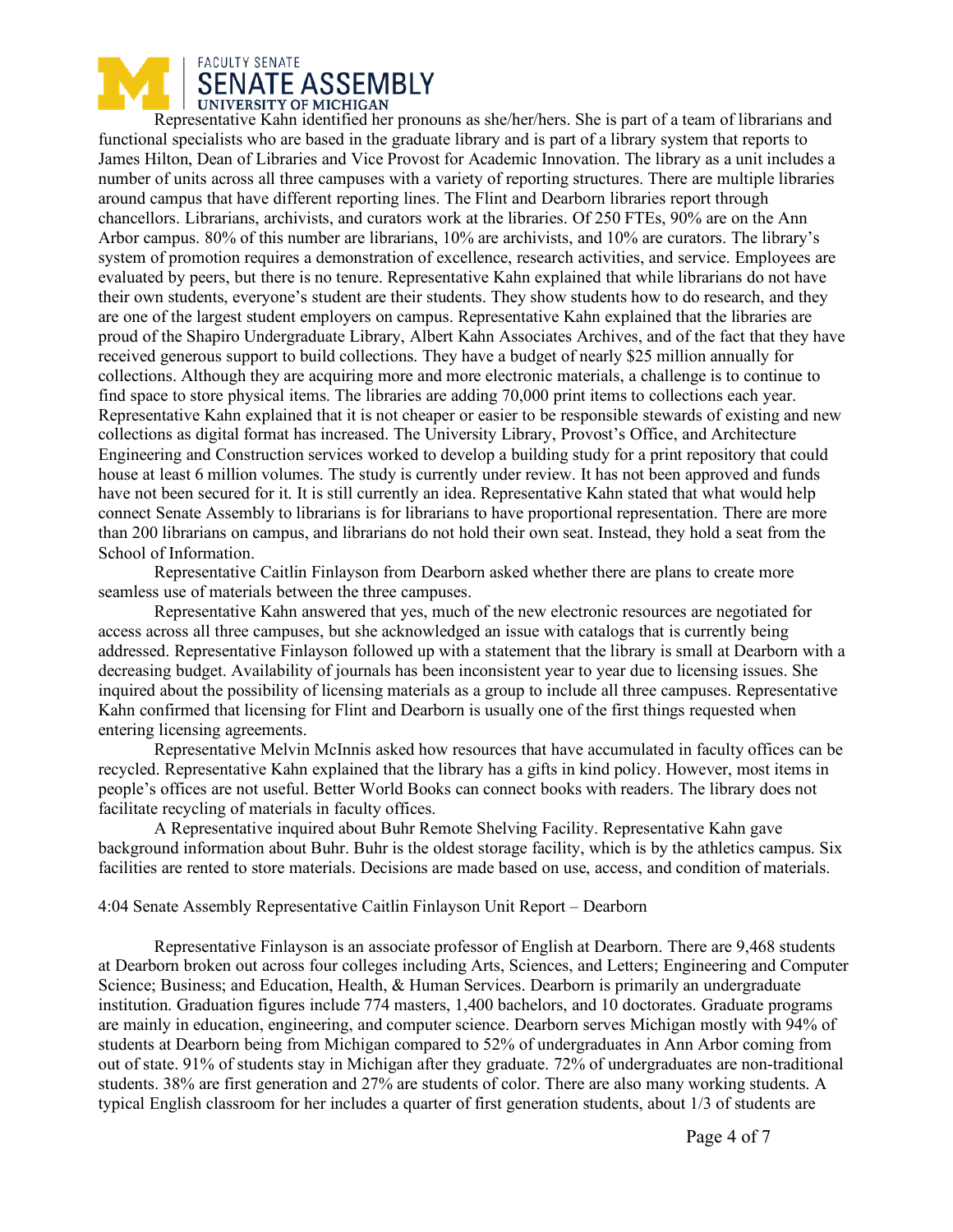

working parents with family responsibilities. Students usually fit into multiple categories of nontraditional students. They also have about 30% Arab American students and a number of students who speak English as a second language. As her third year on Senate Assembly, one thing Senate Assembly keeps coming back to is diversity, equity, and inclusion. She would like Senate Assembly to think more broadly about what that means, taking into account regional campuses and how these campuses can be supported in the education of students in Michigan. A challenge is that 39% of the student population are student transfers. This is likely to increase due to the Michigan Transfer Agreement which requires the institution to accept all credits from community colleges. Sometimes students are not prepared when they transfer, and then retention can be an issue. There is a new mandatory foundations course starting next year that teaches basic research and university life skills to help students to be successful. Dearborn has a six-year completion rate. There is a desire to lower this rate, but this can be challenging when some students do not wish to complete their degree more quickly due to competing demands on their time. In Representative Finlayson's experience, at times nontraditional students have been encouraged to take more credits than they can handle, so pushing for a faster completion rate doesn't always benefit students. Representative Finlayson indicated that students can be supported for retention through the food bank, emergency housing, and services to help keep students on campus and engaged to complete their degrees.

Representative Finlayson stated that another challenge, which is also a strength, is that 94% of students are from Michigan. This is a challenge due to a dip in Michigan's population. A majority of the institution's working income comes from tuition, so decreases in enrollment have a big impact. The dip in enrollment there was 3% and will likely continue. The College of Arts, Sciences, and Letters has been restructuring. Administrative assistants are being relocated to other places, and they are being shared.

Representative Finlayson indicated that positive things are also happening. There has been an increase in graduate programs, particularly in the College of Engineering and Computer Science. Online classes are also growing. College of Arts Sciences and Letters now has a 20% by 2020 initiative where 20% of its courses will be online, rotating online and in person.

Representative Finlayson also noted that a diversity, equity, and inclusion issue that has been expressed by both Flint and Dearborn faculty. There is a division between the regional campuses and the Ann Arbor campus, such as in arts education, educational opportunities are becoming more limited at Dearborn and Flint. Cultural life is present in Ann Arbor but is being scaled back at regional campuses. Students still want the opportunity to study humanities and arts, and this is concerning to faculty.

4:19 Chair Beatty indicated that due to the interest of time, Dr. Banasik's segment would be postponed to a later Senate Assembly meeting.

4:20 James Hilton, University Librarian and Dean of Libraries, Vice Provost for Academic Innovation

Dean Hilton is visiting to discuss the library and the Library Council, and to discuss issues he sees the library facing going forward. Dean Hilton indicated that while walking around campus he has heard the library referred to as something quaint. However, there is a lot of activity going on at the library. 4.2 million people come through the library per year, and counts are going up. The library provides collaboration and study space, and services. When thinking about the library, it is challenging to get people to think about the services the library provides in addition to the collections the library provides. When people come to the library, they discover services. There are over 14 million volumes at the library. People are still using print books. There are requests for ebooks, journals, and prints. There is a rise in demand for digital materials and nearly no decline for print materials. Requests for digital materials are in addition to print requests. The library is the number two provider in the country for inter-library loans, as well as the number two borrower. This shows the vibrancy of scholarship happening at Michigan, and that owning and accessing materials have to be thought about separately. The prime directive is to get scholars what they need. The library delivers to faculty offices and to libraries. There are 40,000 reference transaction per year. The library provides instruction in public sessions and in workshops, does information literacy classes, partners with academic departments. The library also does scholarly sprints to explore areas in partnership with a team of librarians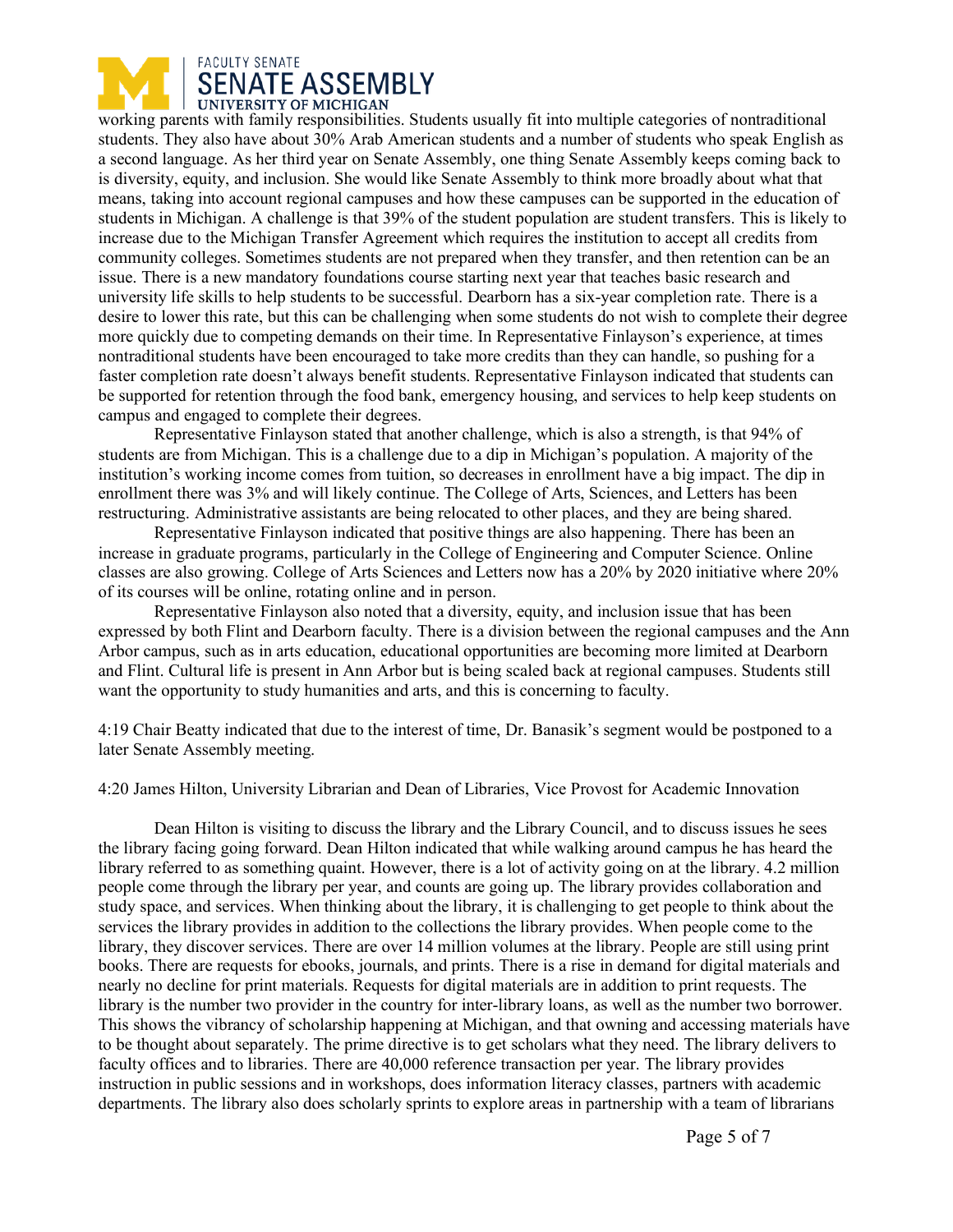

to explore archival data in research and metadata. The library is a research library, and it also engages in conservation. Other institutions may make decisions on what to keep based on whether Michigan has it, which can present challenges. They repair books and do both physical and digital conservation. The library also provides research management services.

Dean Hilton stated that the library has an active commitment to publishing. The mission is to help enable scholarship to help it be birthed, distributed, and help keep it to the grave and beyond. There are 2,000 original contributions published per year and 10 million downloads. The library has large physical spaces including 750,000 square feet of public facing space and storage in eight facilities, which includes Buhr. Space is so constrained that moving something from one place has a domino effect on other places.

Dean Hilton described the Library Council is a committee mandated by the Regents that is advisory to the University Librarian. The committee used to meet once or twice every year or two because it was required. This was frustrating because libraries are in the midst of incredible change, and they need thought partners. So they worked closely with Senate Assembly. It was challenging to pick members because this happened too late. They have now expanded membership and made it rolling so people could serve longer. They try to meet every two months. People can talk about what they wish to talk about, but in the absence of concerns coming from members, Dean Hilton needs active thought partners. Dean Hilton described "loomings" as things that are ahead them, which can be good or bad, but cannot be ignored. Dean Hilton went through some loomings that the Library Council is working on, such as receiving the largest donation in the library's history which is large enough to renovate the third floor of Shapiro. Bound journals are held there, and there is agreement that those journals do not need to be stored on central campus. The renovation is a pilot to see the interaction between collections, services, and collaboration space. Another looming is University Presses' shared fate. Scholarship in the humanities and social science depend on the publishing infrastructure of the press. Traditionally this infrastructure was supported by robust sales. Today monograph sales are down over the past 20 years across the sector. Collection budgets are declining at most libraries, though we are holding steady. Revenues have consistently fallen below budget and are 11% down across the sector this year. In 2014 the University of Michigan Press was taken out of auxiliary status and made part of the library. It is run separately and is mission rather than revenue driven. A third looming is transformative agreements. Dean Hilton described the lack of a contract between the UC system and Elsevier as an example where attempts were made to enter a transformative agreement which would be a distribution between paying to read and paying to publish with open access. This is complicated for Michigan because Michigan publishes disproportionately.

Chair Beatty asked what is transformative about a transformative agreement. Dean Hilton explained that it is called "transformative" because it is trying to transform a model of scholarship that is based only on subscriptions.

SACUA member Manera asked whether an analysis has been done to see how much it would cost Michigan to pay for each publication published. Dean Hilton replied that along with Big Ten colleagues Michigan is paying to have that analysis done. Rather than shift the costs to authors, the question is what would the institutional cost be, what are the institutional resources, and how can that space be navigated?

SACUA member Malek described paying for publications already. He asked for clarification about what open access means. Dean Hilton defined open access as free to read. He also acknowledged that there are disciplinary difference concerning costs to publish. The publishing system is broken in different ways in different disciplines.

SACUA member Abhel-Rappe asked about open access and the Michigan Press. Dean Hilton clarified that the library is trying to identify in what disciplines open access works, and in what disciplines it doesn't work, and how to make sure there is funding for the mission of the press. Presses that are currently making money either have an endowment, they have a best seller, or they run the press like a for-profit which affects editorial and marketing decisions. The University of Michigan Press focuses on editorial excellence. A funding model needs to be identified that can sustain it.

Dean Hilton spoke about an additional looming, "sticky interdependence." What you had in the library determined what scholarship could be done at that location. In a networked world, that strategy does